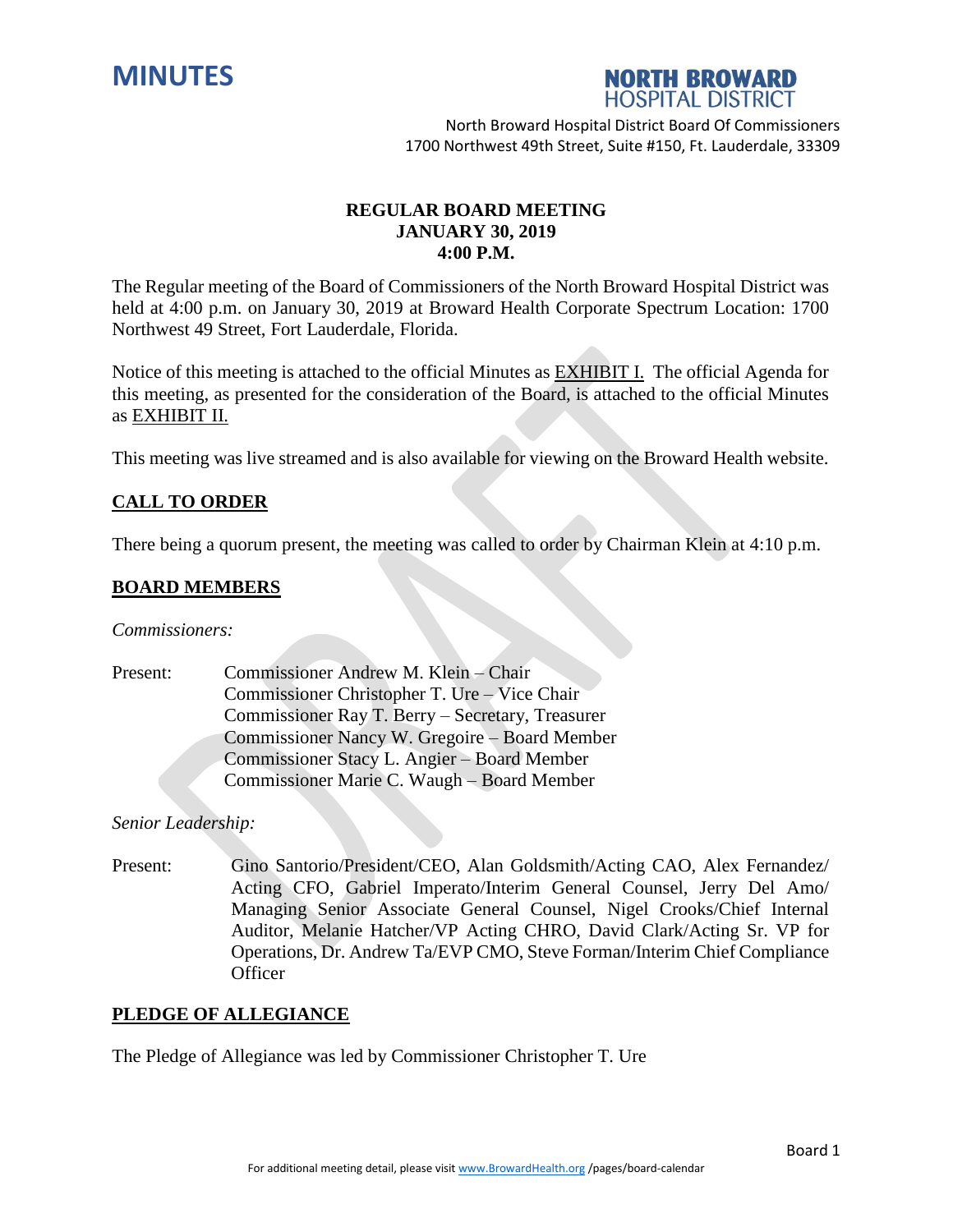



Interim General Counsel, Gabe Imperato, reported that the only outside counsel in attendance was, Myla Reizen with Foley and Lardner.

#### **PUBLIC COMMENTS** None

## **RATIFICATION**

1. Resolution of the Board of Commissioners of the North Broward Hospital District Approving the President/Chief Executive Officer's Appointment of a Senior Vice President/ Chief Financial Officer of the North Broward Hospital District

Mr. Santorio delivered the ratification of Mr. Alex Fernandez and read a brief bio listing his accomplishments.

**MOTION** It was *moved* by Commissioner Berry, *seconded* by Commissioner Gregoire, that:

# **THE BOARD OF COMMISSIONERS OF THE NORTH BROWARD HOSPITAL DISTRICT ADOPT THE RESOLUTION, AS PROPOSED.**

Motion *carried* unanimously

**APPROVAL OF MINUTES** A copy of the minutes referenced below is on file in the Executive Office.

2. Approve December 12, 2018 Regular Board meeting minutes

Chairman Klein clarified for the record that Commissioner Berry should have been announced as Chair of the Governance Committee during Committee Appointments, which was noted on the record following conclusion of the shade session and reopening of the public meeting.

**MOTION** It was *moved* by Commissioner Gregoire, *seconded* by Commissioner Angier, that:

# **THE BOARD OF COMMISSIONERS OF THE NORTH BROWARD HOSPITAL DISTRICT APPROVE REGULAR BOARD MEETING MINUTES, DATED DECEMBER 12, 2018.**

Motion *carried* unanimously.

#### **COMMITTEE REPORTS**

**MOTION** It was *moved* by Commissioner Ure, *seconded* by Commissioner Berry, that: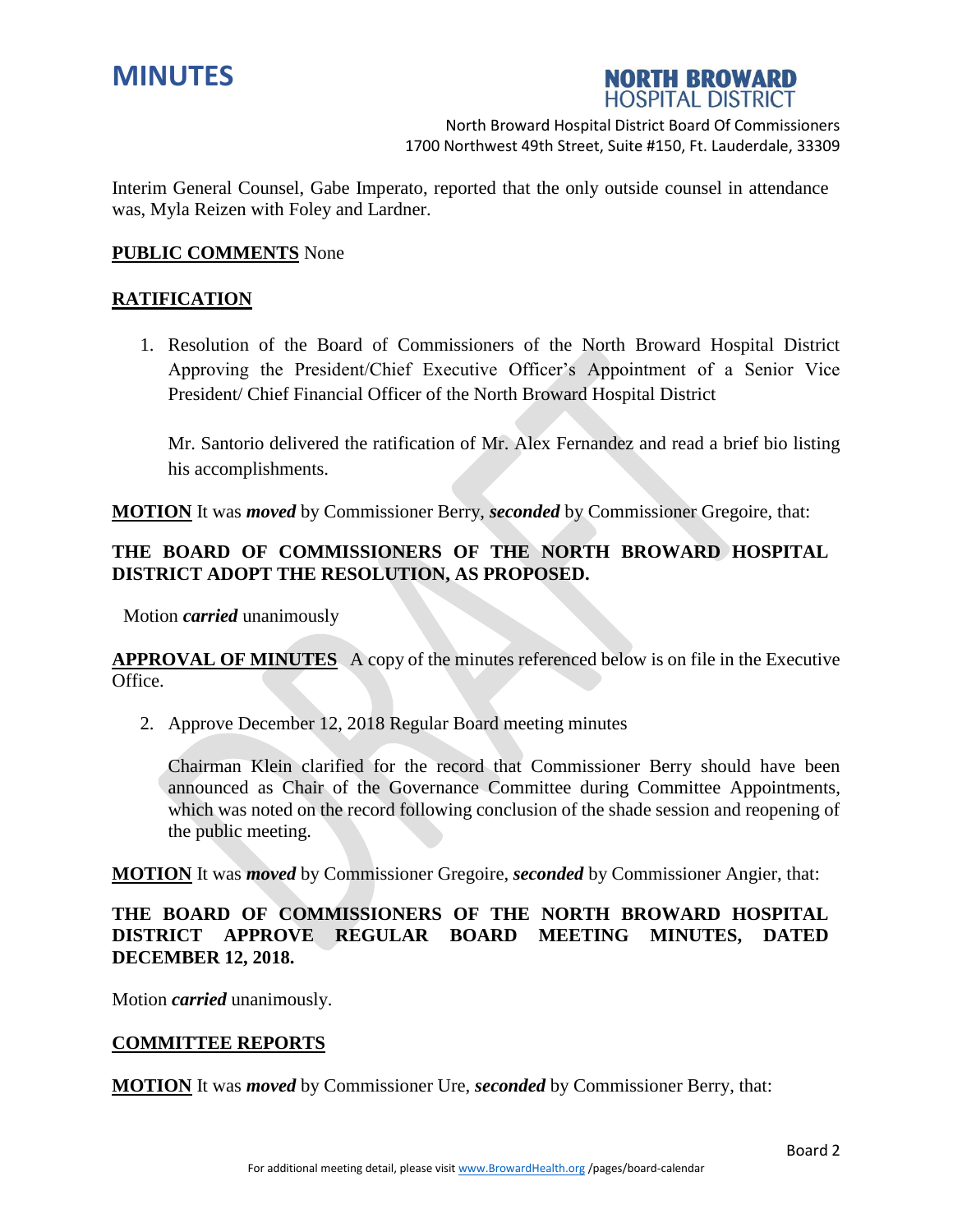



## **THE BOARD OF COMMISSIONERS OF THE NORTH BROWARD HOSPITAL DISTRICT DISPENSE WITH THE COMMITTEE REPORTS.**

Motion *carried* unanimously.

## **MEDICAL STAFF CREDENTIALING** Dr. Andrew Ta

3a) Broward Health North 3c) Broward Health Coral Springs 3b) Broward Health Imperial Point 3d) Broward Health Medical Center

Dr. Ta presented to update with the Medical Credentialing report for the month of January.

**MOTION** It was *moved* by Commissioner Ure, *seconded* by Commissioner Gregoire, that:

# **THE BOARD OF COMMISSIONERS OF THE NORTH BROWARD HOSPITAL DISTRICT APPROVE MEDICAL STAFF CREDENTIALING AS PRESENTED UNDER TABS 3A THROUGH 3D.**

Motion *carried* unanimously

## **CHIEF MEDICAL STAFF UPDATES**

- o Dr. Morrison provided an update of recent activities at Broward Health Medical Center and presented the Distinguished Physician Award to Dr. Christopher Van Smith. Dr. Smith's education, work history and accomplishments were listed and he thanked Dr. Morrison and the Board for the recognition.
- o Dr. Maheshwari provided an update of recent activities at Broward Health North.
- o Dr. Jensen provided an update of recent activities at Broward Health Imperial Point and introduced Dr. Robert Raggi, the new Regional Medical Officer for BHIP.
- o Dr. Zingaro provided an update on recent activities at Broward Health Coral Springs.

## **PRESENTATIONS**

o CEO Update, Gino Santorio

Mr. Santorio gave his full monthly report followed by a five minute informative video that was gratefully received by the Board.

Mr. Santorio gave a brief update on the findings from performed audits, as requested by Commissioner Angier at the January 22nd Audit Committee meeting.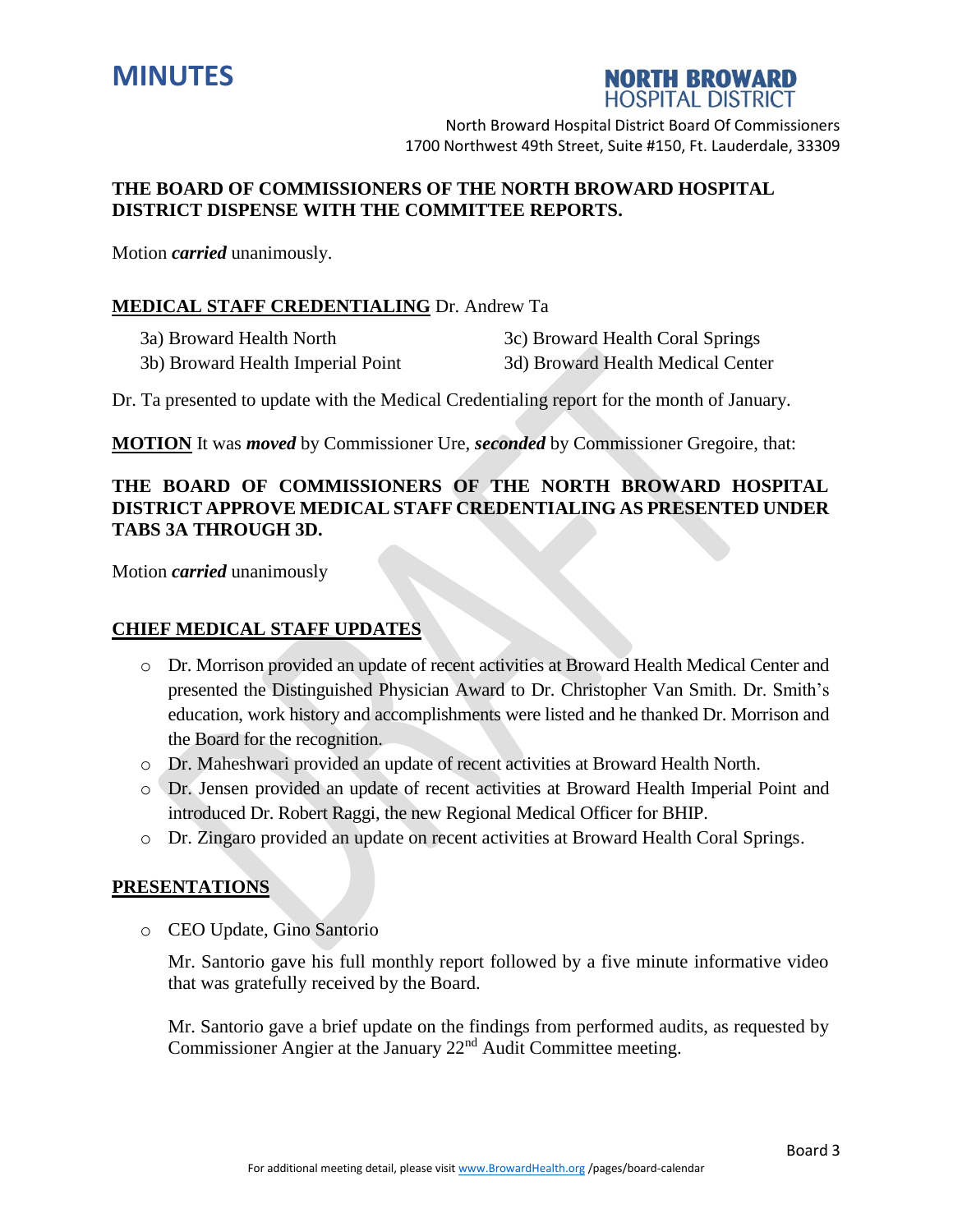



o Chairman's Update

Chairman Klein discussed the success the organization had achieved in the past year and offered insight on the direction going forward, including the scheduling of a Board Strategic Planning Session.

### **CONSENT AGENDA**

- 4. Approve Employee Performance Balanced Scorecard Analytics
- 5. Approve the proposed procedure to select VP of Compliance for the North Broward Hospital District

### **Moved to the Discussion Agenda as item (#21a).**

- 6. Authorize the President/CEO to commence an RFP/RFQ for outside Audit firm to conduct an internal review of the Broward Health Audit Department
- 7. Authorize the President/CEO to commence an RFP/RFQ for a 403(b) Retirement Plan Provider
- 8. Authorize the President/CEO to enter into negotiation of a Purchase & Sale Agreement with the Ownership Entity Wells Fargo with conditions

## **Moved to Discussion Agenda as item (#25).**

9. Authorize the President/CEO to submit for competitive bid for the consideration by the Listing broker, Rauch-Heim Commercial RE, for the sale/purchase agreement with Ownership Entity CEV Kirkiles, Inc., with conditions

#### **Moved to Discussion Agenda as item (#26).**

- 10. Approve Contractual Agreement for Air Gas Services
- 11. Approve Contractual Agreement for Primary Medical/Surgical Supplier
- 12. Approve Purchase through Group Purchasing Organization Hill-Rom Beds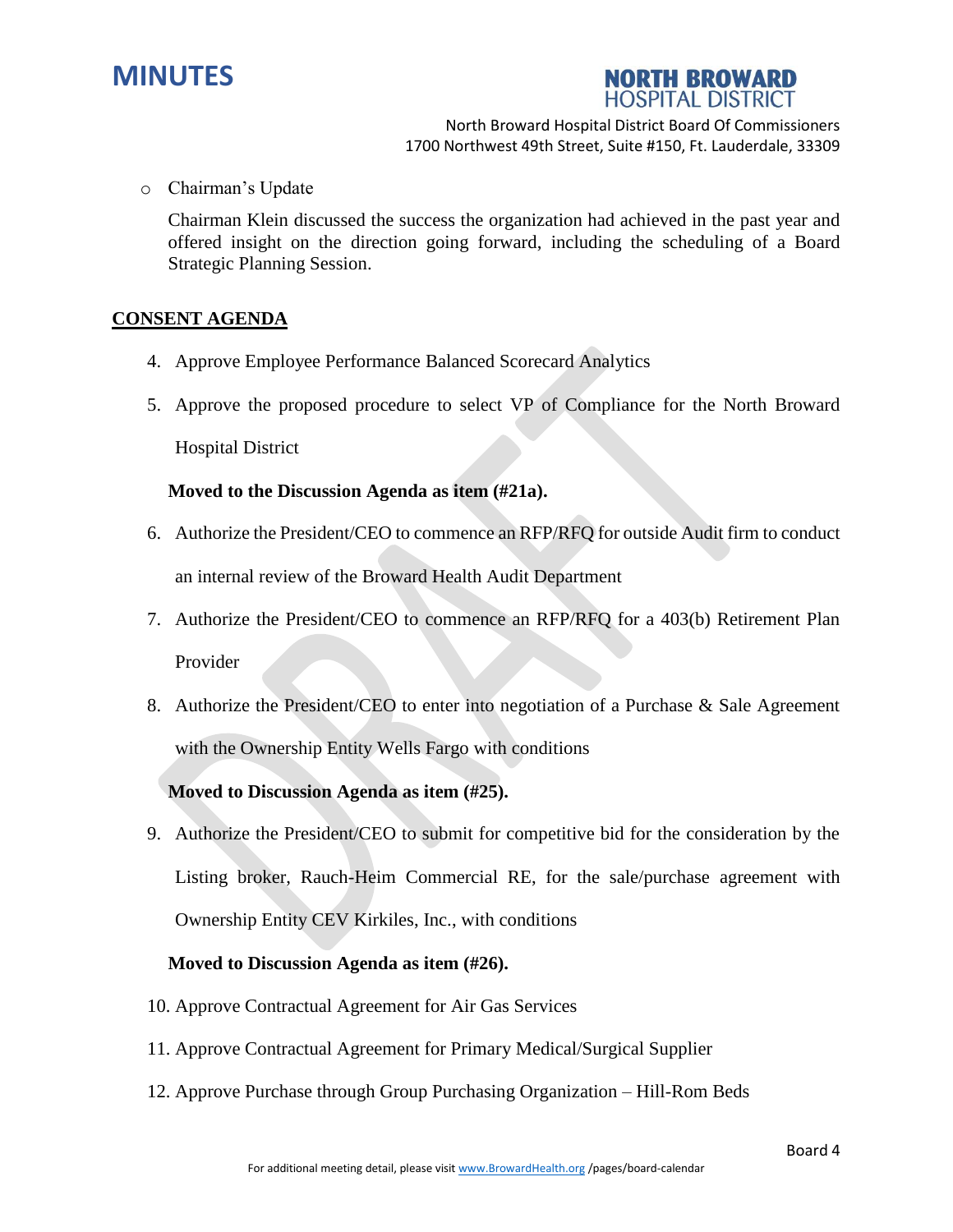



- 13. Approve Contractual Agreement for Surgical Services Instrument Tracking Standardization – Impress
- 14. Approve Contractual Agreement for General Surgery On Call Services
- 15. Approve Contractual Agreement for Oral Maxillofacial Surgery On Call Services
- 16. Approve Contractual Agreement for Regent Rental Agreement Sole Source
- 17. Approve Contractual Agreement for Cath/Neuro Biplane Interventional Suite RFP and

GPO of Broward Health Medical Center

- 18. Approve Purchase for Boilers Group Purchasing Organization
- 19. Approve Contractual Agreement for Cardio Cath Lab Suite of Broward Health Coral Springs

**MOTION** It was *moved* by Commissioner Gregoire, *seconded* by Commissioner Angier, that:

# **THE BOARD OF COMMISSIONERS OF THE NORTH BROWARD HOSPITAL DISTRICT APPROVE THE ITEMS ON THE CONSENT AGENDA.**

Motion *withdrawn*

**MOTION** It was *moved* by Commissioner Angier, *seconded* by Commissioner Waugh, to:

## **MOVE ITEM (5) FROM CONSENT AGENDA TO THE DISCUSSION AGENDA.**

Motion *carried* unanimously

**MOTION** It was *moved* by Commissioner Angier, *seconded* by Commissioner Waugh, to:

# **MOVE ITEM (8) AND (9) FROM CONSENT AGENDA TO THE DISCUSSION AGENDA.**

Motion *carried* unanimously

Chairman Klein announced items 5, 8 and 9 would be heard in the same order after items (20- 24) the end of the Discussion Agenda.

**MOTION** It was *moved* by Commissioner Gregoire, *seconded* by Commissioner Waugh, that: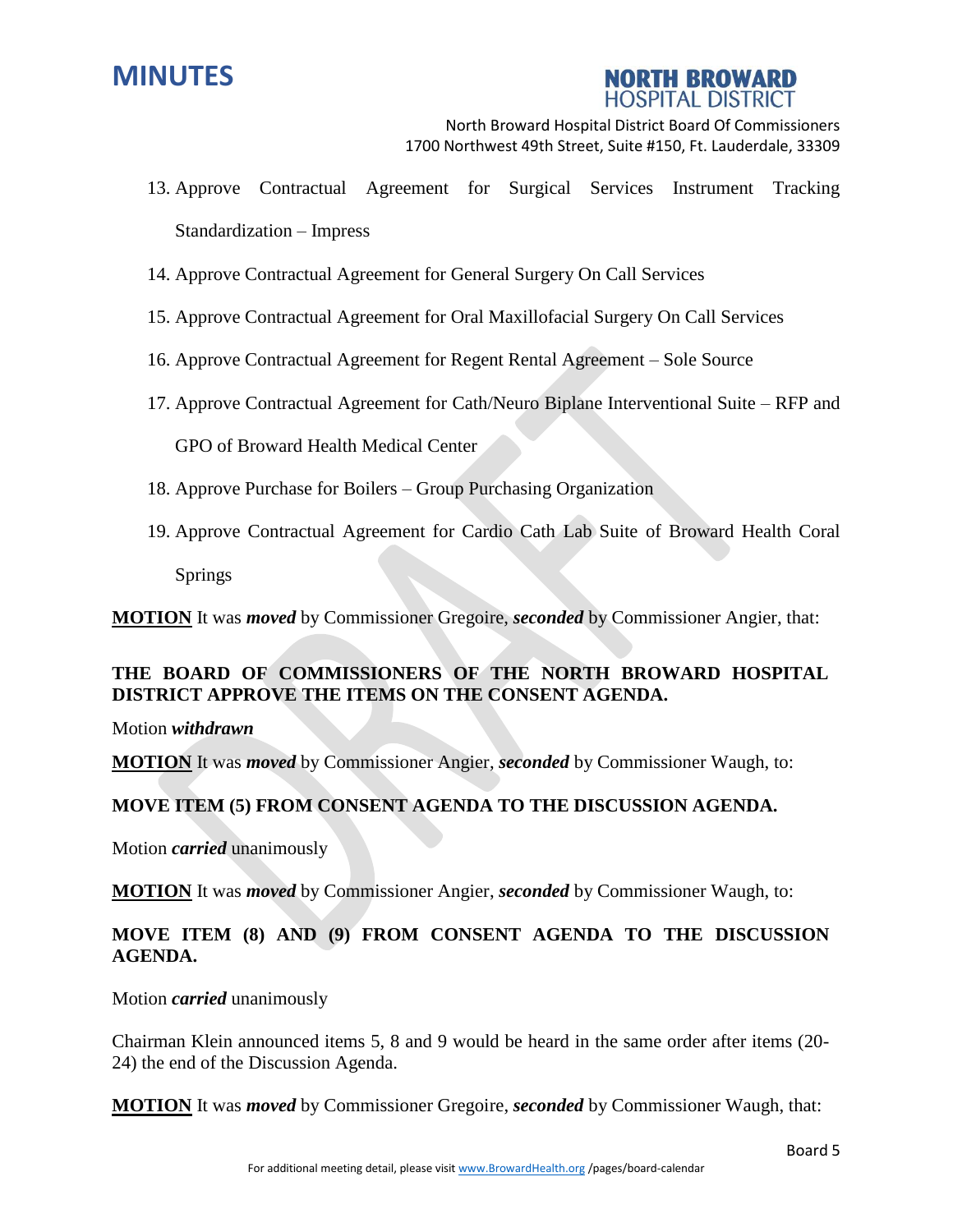



# **THE BOARD OF COMMISSIONERS OF THE NORTH BROWARD HOSPITAL DISTRICT APPROVE ITEMS 4, 6, 7, 10, 11, 12, 13, 14, 15, 16, 17, 18, 19 ON THE CONSENT AGENDA.**

Motion *carried* unanimously

## **DISCUSSION AGENDA**

20. Consideration of President/CEO Employment Contract

**MOTION** It was *moved* by Commissioner Gregoire, *seconded* by Commissioner Ure, that:

# **THE BOARD OF COMMISSIONERS OF THE NORTH BROWARD HOSPITAL DISTRICT APPROVE THE EMPLOYMENT AGREEMENT, AS PROPOSED.**

Motion *carried* unanimously

21. Consideration of the proposed procedure to select General Counsel for the North

Broward Hospital District

Discussion ensued regarding selection of General Counsel Candidates in an effort to establish an efficient screening process. Ms. Hatcher circulated a revised document containing the case law approved by Mr. Imperato.

Brett Bauman gave the Board a summary of the Open Meeting requirements related to the selection of General Counsel and took questions.

**MOTION** It was *moved* by Commissioner Ure, *seconded* by Commissioner Berry, that:

**THE BOARD OF COMMISSIONERS OF THE NORTH BROWARD HOSPITAL DISTRICT AUTHORIZE THE FORMATION OF A BOARD SUBCOMMITTEE FOR THE SELECTION OF GENERAL COUNSEL THAT WILL BE TASKED WITH EVALUATING THE FORTY-TWO (42) CANDIDATES FOR THE GENERAL COUNSEL POSITION AND NARROW DOWN THE CHOICES TO A NUMBER THAT THEY CHOOSE. THE SUBCOMMITTEE WOULD BE COMPRISED OF THE CHAIR OF THE LEGAL COMMITTEE, CEO, CEO DESIGNEE, INTERIM GENERAL COUNSEL AND MEDICAL STAFF DESIGNEE.**

Motion *amended* by Commissioner Angier to include Commissioner Waugh as a sixth member to the Subcommittee.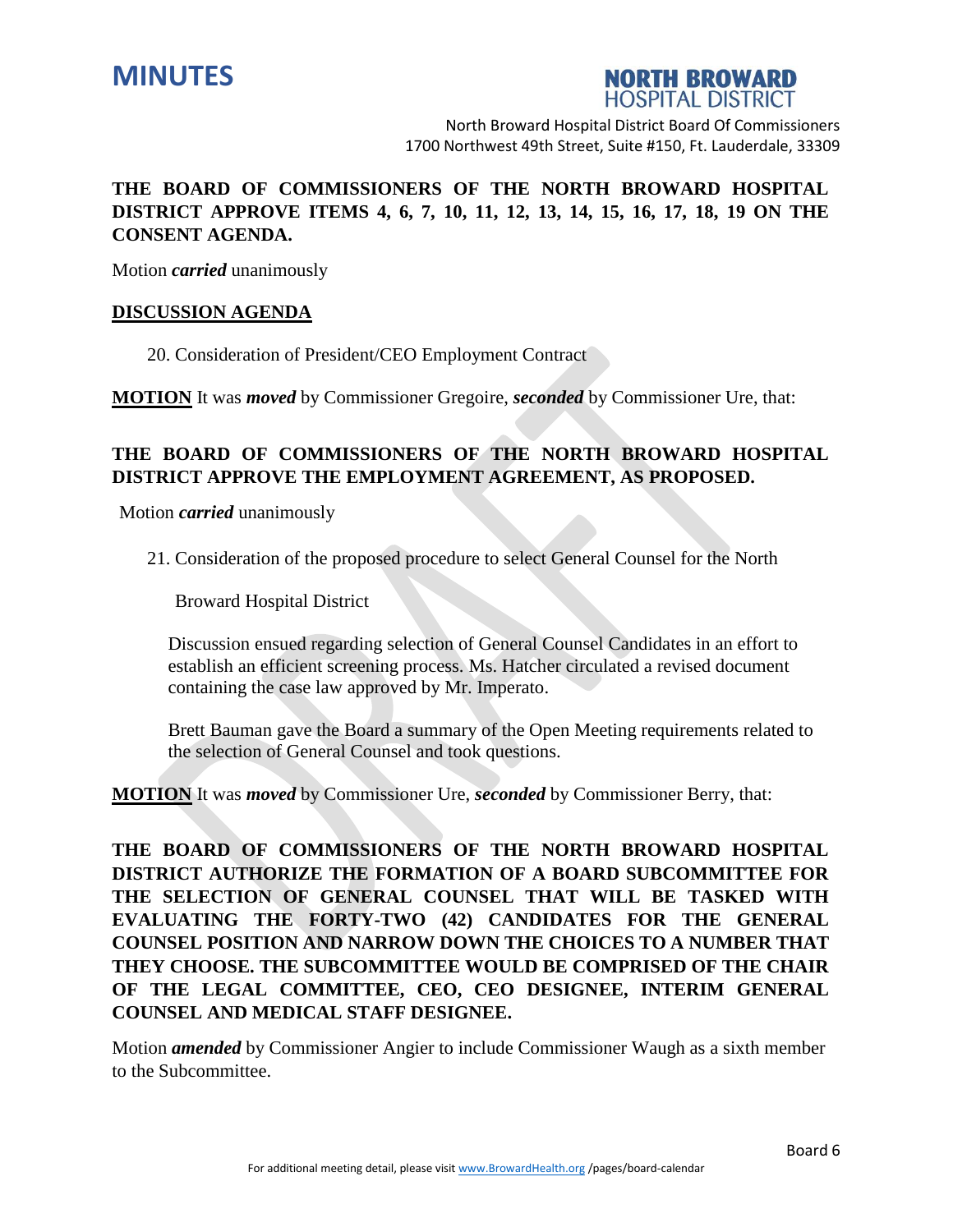



**THE BOARD OF COMMISSIONERS OF THE NORTH BROWARD HOSPITAL DISTRICT AUTHORIZE THE FORMATION OF A BOARD SUBCOMMITTEE FOR THE SELECTION OF GENERAL COUNSEL THAT WILL BE TASKED WITH EVALUATING THE FORTY-TWO (42) CANDIDATES FOR THE GENERAL COUNSEL POSITION AND NARROW DOWN THE CHOICES TO A NUMBER THAT THEY CHOOSE. THE SUBCOMMITTEE WOULD BE COMPRISED OF THE CHAIR OF THE LEGAL COMMITTEE, CEO, CEO DESIGNEE, INTERIM GENERAL COUNSEL, MEDICAL STAFF DESIGNEE AND COMMISSIONER WAUGH.**

#### Amended Motion *carried* unanimously

Note: Chairman Klein allowed a pause from the Discussion Agenda to allow for Public Comments, as it was requested by a guest in the audience.

Urbano Santos of the Brazilian Community Center spoke to the mission of the Center. He extended an invitation to the Board for an event at the Broward Convention Center in August, 2019.

#### **Continuation on Item #21**

**MOTION** It was *moved* by Commissioner Ure, *seconded* by Commissioner Waugh, that:

**THE BOARD OF COMMISSIONERS OF THE NORTH BROWARD HOSPITAL DISTRICT MODIFY EXHIBIT B OF THE TIMELINE AS FOLLOWS: ITEMS A, B AND C WILL REMAIN THE SAME, AS PRESENTED. ITEM D WILL BE DELETED IN ITS ENTIRETY, ITEM E BE MODIFIED TO HAVE THE DATE REFLECT, ON OR BEFORE MARCH 13TH, 2019, AND THE ACTION VERBIAGE WOULD BE THAT THE BOARD SUBCOMMITTEE WILL PROVIDE THE HR COMMITTEE MEMBERS WITH SUMMARY FACT FINDING. THE REPORT WILL BE MADE AVAILABLE TO ADDITIONAL BOARD MEMBERS, AS REQUESTED. ITEM F WILL REMAIN THE SAME, AS PRESENTED AND ITEM G WILL REMAIN THE SAME, AS PRESENTED.**

Motion *carried* unanimously

**MOTION** It was *moved* by Commissioner Angier, *seconded* by Commissioner Ure, to:

## **MOVE FORMER ITEM (#5) FROM THE CONSENT AGENDA AS ITEM (#21A) TO THE DISCUSSION AGENDA.**

Motion *carried* unanimously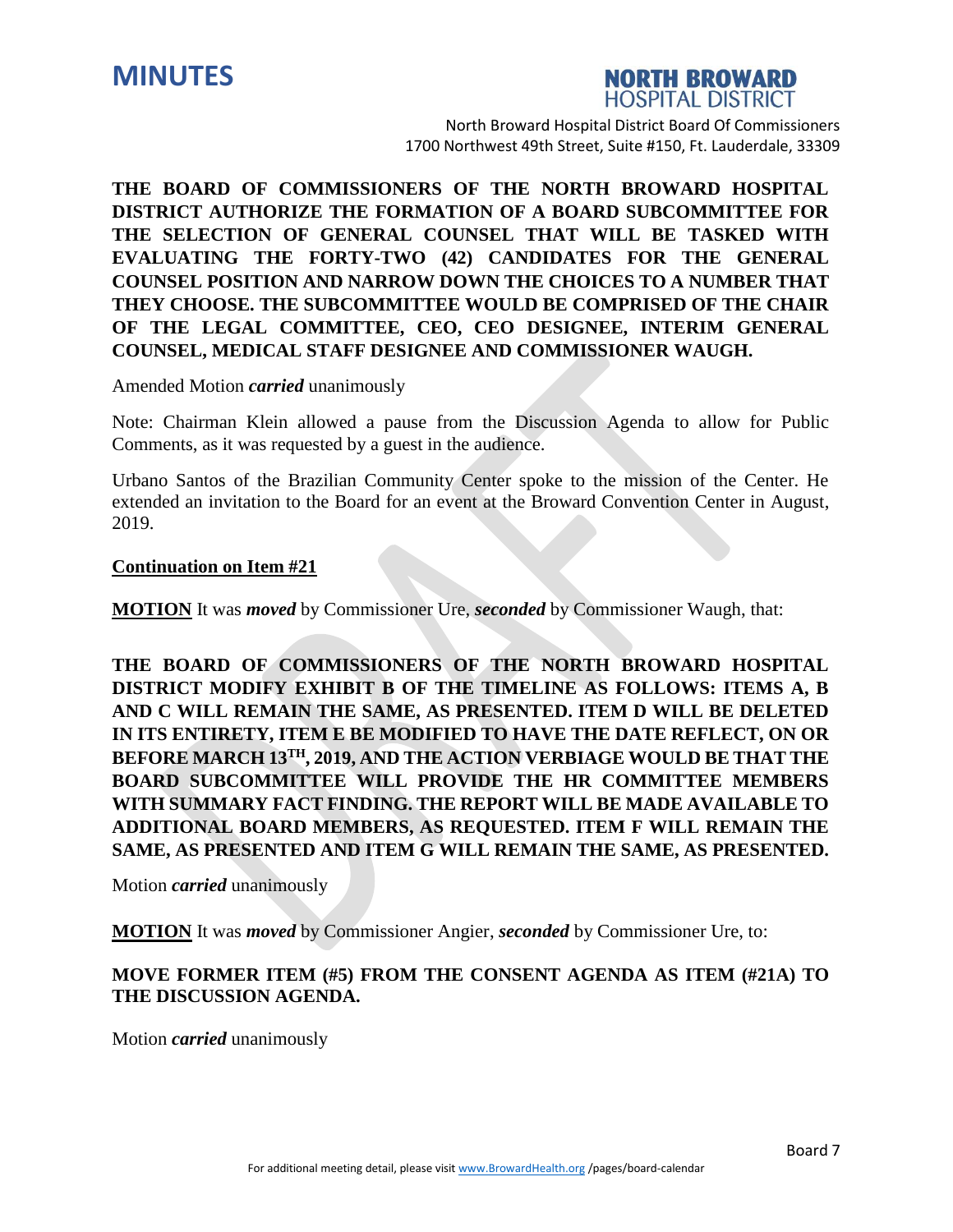



21a. **(Previously item #5)** Approve the proposed procedure to select VP of Compliance

for the North Broward Hospital District

**MOTION** It was *moved* by Commissioner Ure, *seconded* by Commissioner Berry, that:

**THE BOARD OF COMMISSIONERS OF THE NORTH BROWARD HOSPITAL DISTRICT AUTHORIZE THE ESTABLISHMENT OF A BOARD SUBCOMMITTEE FOR THE CHIEF COMPLIANCE OFFICER SELECTION PROCESS FOR THE CHIEF COMPLIANCE OFFICER SELECTION. THE SUBCOMMITTEE CONSISTS OF THE CHAIR OF THE COMPLIANCE COMMITTEE, CEO, CEO DESIGNEE, INTERIM CHIEF COMPLIANCE OFFICER, A MEDICAL STAFF DESIGNEE AND COMMISSIONER WAUGH.**

Motion *carried* unanimously

Discussion ensued regarding the modifications to the proposed timeline.

**MOTION** It was *moved* by Commissioner Ure, *seconded* by Commissioner Waugh, that:

**THE BOARD OF COMMISSIONERS OF THE NORTH BROWARD HOSPITAL DISTRICT MODIFY EXHIBIT A OF THE TIMELINE AS FOLLOWS: ITEMS A, B AND C WILL REMAIN THE SAME, AS PRESENTED. ITEM D WILL BE DELETED IN ITS ENTIRETY, ITEM E BE MODIFIED TO HAVE THE DATE REFLECT, ON OR BEFORE FEBRUARY 18TH, 2019, AND THE ACTION VERBIAGE WOULD BE THAT THE BOARD SUBCOMMITTEE WILL PROVIDE THE HR COMMITTEE MEMBERS WITH SUMMARY FACT FINDING. THE REPORT WILL BE MADE AVAILABLE TO ADDITIONAL BOARD MEMBERS, AS REQUESTED. ITEM F WILL REMAIN THE SAME, AS PRESENTED AND ITEM G WILL REMAIN THE SAME, AS PRESENTED.**

Motion *carried* unanimously

Commissioner Ure suggested these processes be considered as the standard practice going forward when conducting a search for an Executive position. Chairman Klein recommended it be taken up at a future Governance Committee meeting.

Note: The meeting was called into recess at 6:26 pm and resumed at 6:45 pm.

22. Review and consider the Financial Statement for the month of November 2018

**MOTION** It was *moved* by Commissioner Angier, *seconded* by Commissioner Ure, that: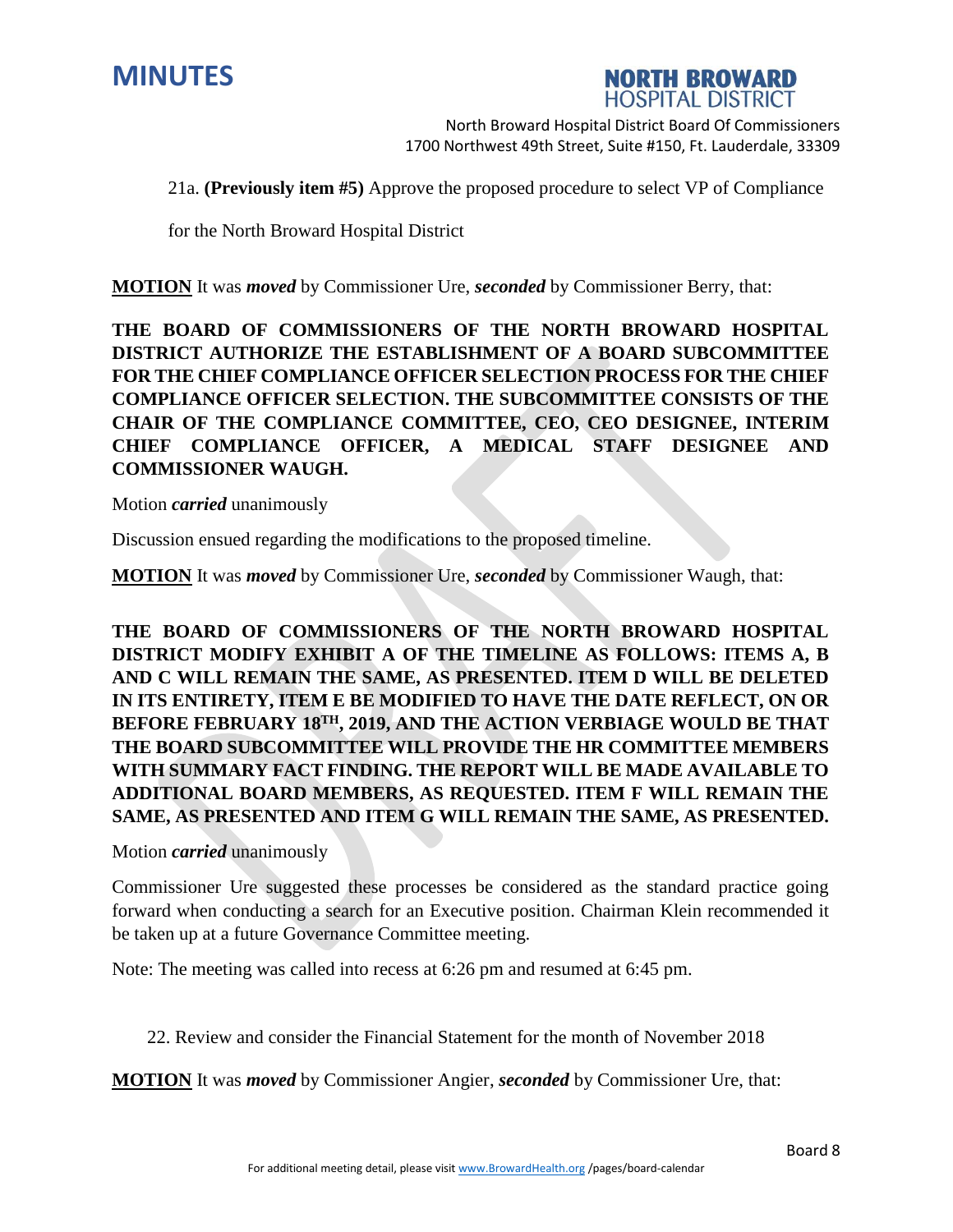



# **THE BOARD OF COMMISSIONERS OF THE NORTH BROWARD HOSPITAL DISTRICT APPROVE THE FINANCIAL STATEMENT FOR THE MONTH OF NOVEMBER 2018, AS PRESENTED.**

Motion *carried* unanimously

23. Review and consider the Financial Statement for the month of December 2018

**MOTION** It was *moved* by Commissioner Ure, *seconded* by Commissioner Berry, that:

# **THE BOARD OF COMMISSIONERS OF THE NORTH BROWARD HOSPITAL DISTRICT APPROVE THE FINANCIAL STATEMENT FOR THE MONTH OF DECEMBER 2018, AS PRESENTED.**

Motion *carried* unanimously

24. Consideration of Proposed Board/Committee Agenda Standard Operating Procedure (SOP)

Mr. Santorio presented the Standard Operating Procedure and outlined the deadlines. He further reported the electronic Board Portal would be going live in the near future to help streamline the processes further.

No action taken

25. **(Previously item #8)** Authorize the President/CEO to enter into negotiation of a Purchase & Sale Agreement with the Ownership Entity Wells Fargo with conditions.

David Clark, VP Operations, took questions related to the property and conditions of the agreement.

Discussion ensued regarding the scheduling of a Board Strategic Planning Session.

**MOTION** It was *moved* by Commissioner Berry, *seconded* by Commissioner Gregoire, that:

**THE BOARD OF COMMISSIONERS OF THE NORTH BROWARD HOSPITAL DISTRICT AUTHORIZE THE PRESIDENT/CEO TO ENTER INTO NEGOTIATION OF A PURCHASE & SALE AGREEMENT WITH THE OWNERSHIP ENTITY WELLS FARGO WITH CONDITIONS.**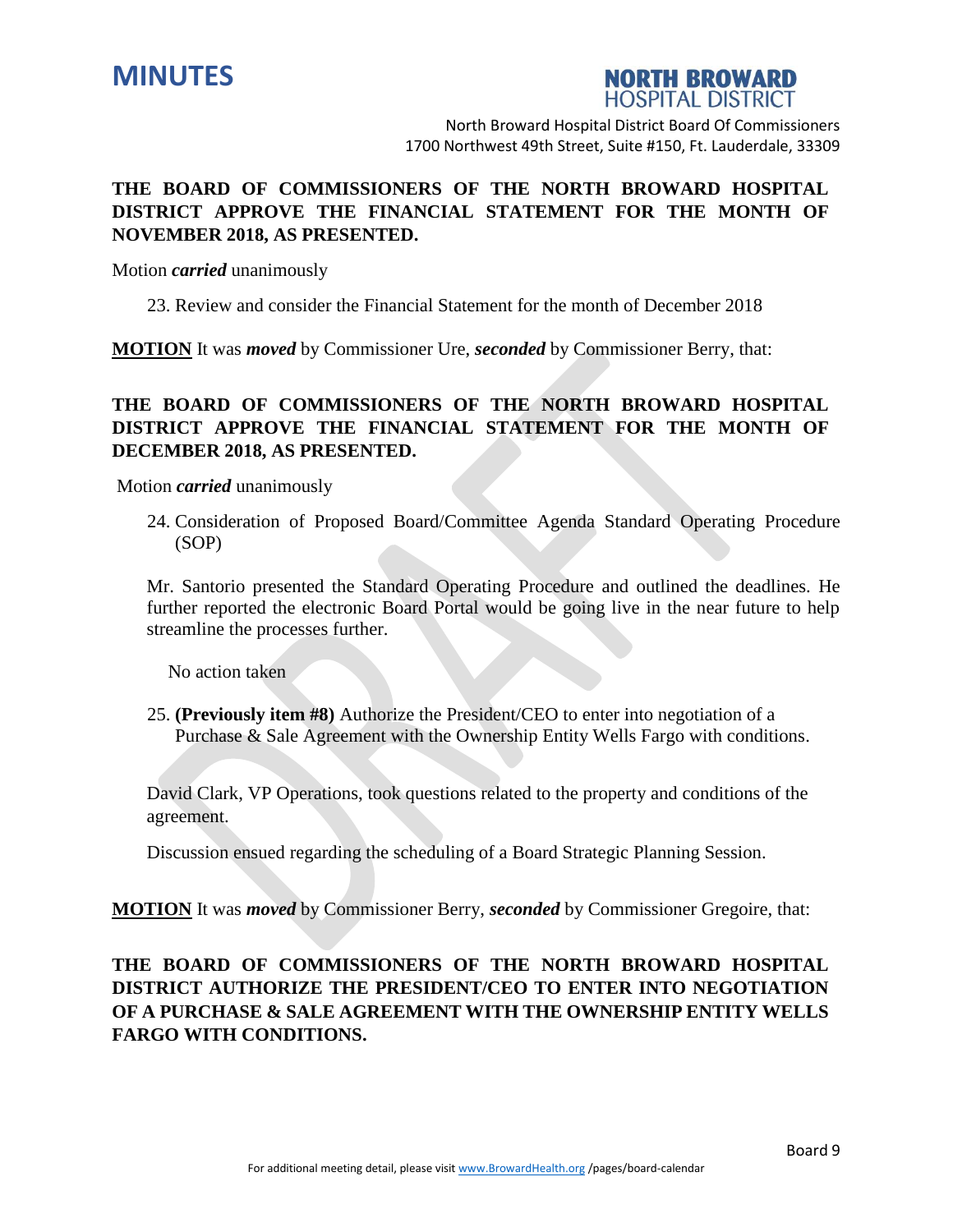# **MINUTES**



North Broward Hospital District Board Of Commissioners 1700 Northwest 49th Street, Suite #150, Ft. Lauderdale, 33309

## **ROLL CALL**

| <b>Commissioner Berry</b>    | aye |
|------------------------------|-----|
| <b>Commissioner Ure</b>      | aye |
| <b>Commissioner Gregoire</b> | aye |
| <b>Commissioner Angier</b>   | nay |
| <b>Commissioner Waugh</b>    | nay |
| Chairman Klein               | aye |

Motion *carried* 4 to 2

26. **(Previously item #9)** Authorize the President/CEO to submit for competitive bid for the

consideration by the Listing broker, Rauch-Heim Commercial RE, for the sale/purchase

agreement with Ownership Entity CEV Kirkiles, Inc., with conditions

**MOTION** It was *moved* by Commissioner Gregoire, *seconded* by Commissioner Berry, that:

**THE BOARD OF COMMISSIONERS OF THE NORTH BROWARD HOSPITAL DISTRICT AUTHORIZE THE PRESIDENT/CEO TO SUBMIT FOR COMPETITIVE BID FOR THE CONSIDERATION BY THE LISTING BROKER, RAUCH-HEIM COMMERCIAL RE, FOR THE SALE/PURCHASE AGREEMENT WITH OWNERSHIP ENTITY CEV KIRKILES, INC., WITH CONDITIONS.**

## **ROLL CALL**

| <b>Commissioner Berry</b>    | aye |
|------------------------------|-----|
| <b>Commissioner Ure</b>      | aye |
| <b>Commissioner Gregoire</b> | aye |
| <b>Commissioner Angier</b>   | nay |
| <b>Commissioner Waugh</b>    | nay |
| Chairman Klein               | aye |
|                              |     |

Motion *carried* 4 to 2

Commissioner Gregoire raised an issue concerning invoices submitted by outside counsel Foley & Lardner, following a letter sent by Foley & Lardner to the Commissioners regarding same.

**MOTION** It was *moved* by Commissioner Gregoire, *seconded* by Commissioner Angier, that: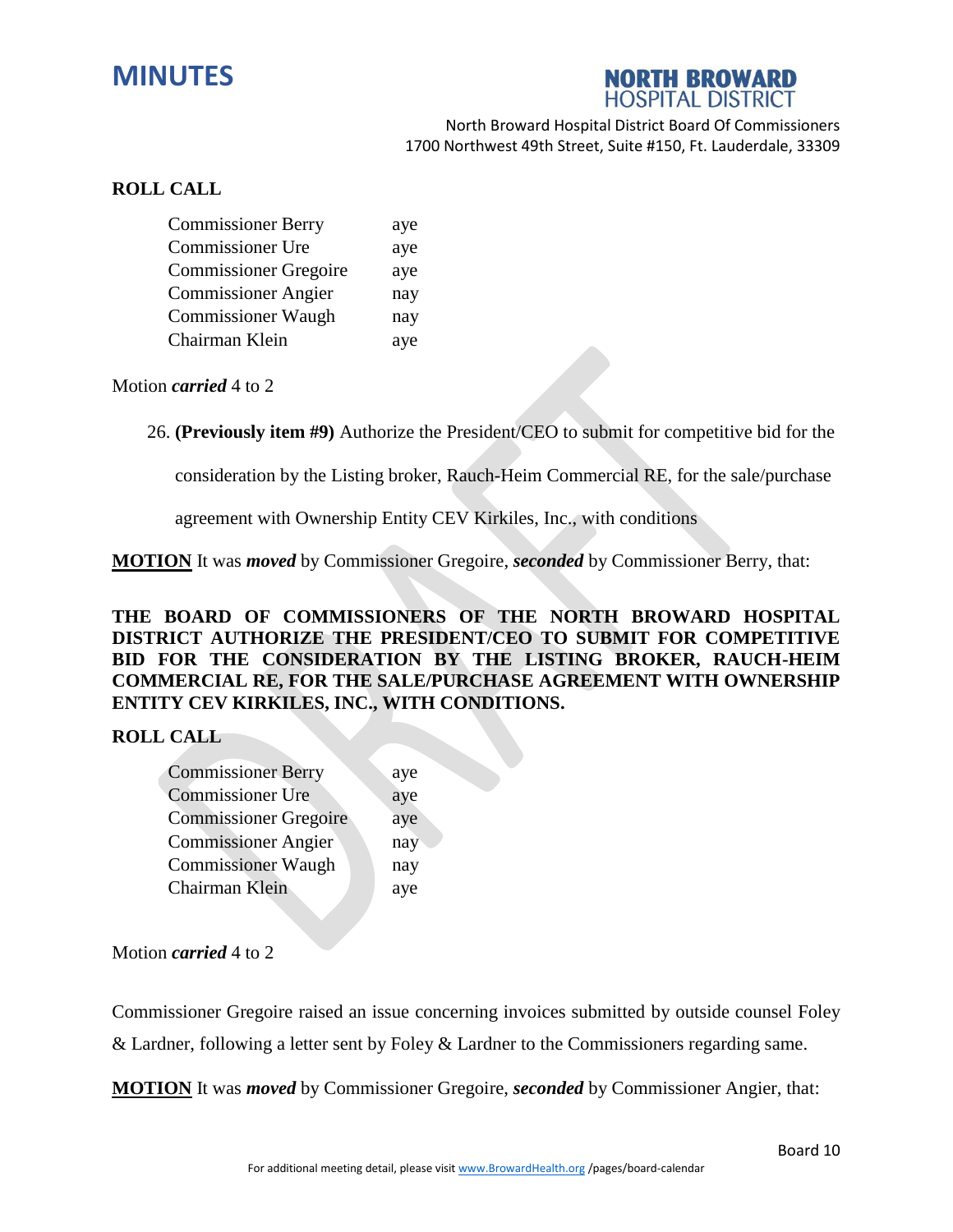



# **THE BOARD OF COMMISSIONERS OF THE NORTH BROWARD HOSPITAL DISTRICT GIVE INTERIM GENERAL COUNSEL, GABRIEL IMPERATO, THE AUTHORITY TO PAY WHAT HE AND FOLEY & LARDNER NEGOTIATE AND WHAT HE DEEMS FAIR AND SUPPORTABLE AND THAT IT BE PAID EXPEDITIOUSLY.**

The Board was advised that Foley  $\&$  Lardner had recently submitted invoices totaling approximately \$1.4 Million for the seven-month period June-December, 2018. Discussion ensued concerning the outstanding legal fees, untimely submission of invoices, quality of legal services, lack of detail in invoices to support the billing and information to be made available to Commissioners.

#### Motion and second *withdrawn*

Chairman Klein asked Kevin Hyde, Managing Partner of Foley & Lardner, Jacksonville office, to address the Board concerning the billing. Discussion continued between Chairman Klein and Mr. Hyde related to timeliness and content of billing, as well as the possibility of a conflict of interest involving Foley & Lardner Partner Myla Reizen.

**MOTION** It was *moved* by Commissioner Gregoire, *seconded* by Commissioner Angier, that:

**THE BOARD OF COMMISSIONERS OF THE NORTH BROWARD HOSPITAL DISTRICT AUTHORIZE THAT \$750,000.00 BE PAID TO FOLEY & LARNDER WITHIN THEIR FISCAL YEAR AND TO ALLOW BROWARD HEALTH'S INTERIM GENERAL COUNSEL, GABRIEL IMPERATO, TO NEGOTIATE THE REMAINING BALANCE AND BRING BACK THE NEGOTIATED AMOUNT TO THE BOARD FOR APPROVAL.**

Chairman Klein noted his objection to the Board approving payment to a vendor without notice as an agenda item, budget modification, or any supporting materials presented for consideration or verification. It was agreed that if the motion passed the managing partner from Foley & Lardner would meet with Chairman Klein and Mr. Imperato to discuss the Foley & Lardner invoices in detail.

#### **ROLL CALL**

| Chairman Klein               | nay |
|------------------------------|-----|
| Commissioner Ure             | aye |
| <b>Commissioner Berry</b>    | aye |
| <b>Commissioner Gregoire</b> | aye |
| <b>Commissioner Angier</b>   | aye |
| <b>Commissioner Waugh</b>    | aye |